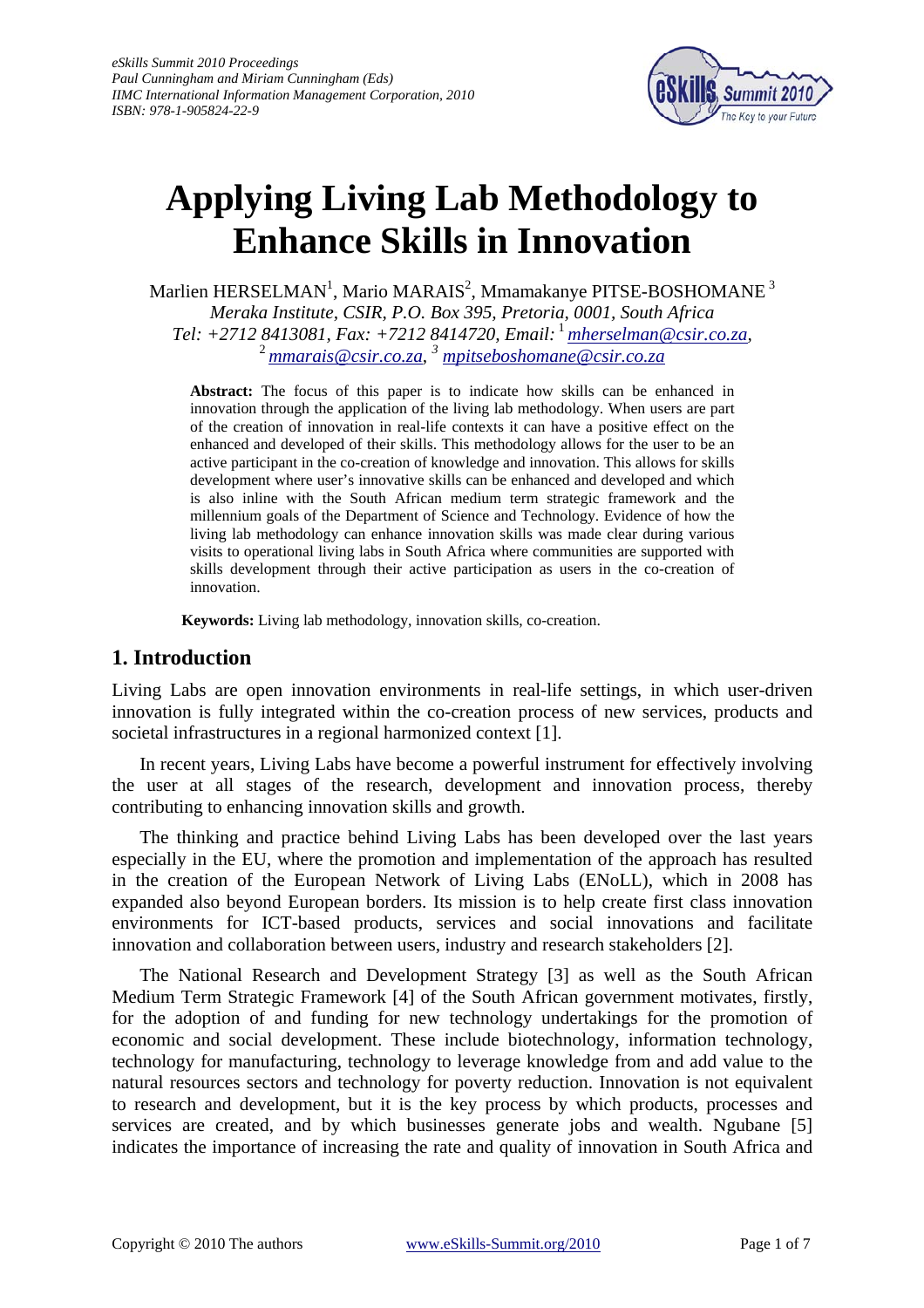also highlights the role that the social sphere can play to create innovative environments where human capital can be build for the future knowledge economy.

The population of South Africa was close to 50 million at the last estimate in 2009, though many refugees are undocumented [6]. It also has a very large young population with 52% of the population under the age of 25. At least 45-50% of the population is considered to be living in real poverty, and at least 7.5 million adults are illiterate. In South Africa, citizens have so far not been seen as playing a particularly active or important role in the innovation system. Often, they are seen as passive and adaptive, merely utilising technology developed elsewhere or prescribed to them by experts external to their situations. On the other hand, the challenge of developing sustainable solutions that involve the disadvantaged sections of the population highlights the need to understand these user groups thoroughly. Innovation needs people who are well-trained, effective scientists, engineers and technologists, which are not produced satisfactory in South Africa. Thus we require interventions to strengthen the transformation of our science and technology capacity to achieve increased numbers of people working in key fields that are of importance to the future [3]. The role that living labs can play here is evident.

User-driven approaches could thus provide real value for developing and validating new concepts, services or products, allowing more rapid insights into how different users think, adopt, use and influence technology, thus enhancing innovation skills where people can harmonize their social and technical knowledge which is a sociological point emphasized by Giddens [7]. As a systemic approach, this could lead to empowering users to become active partners in RDI processes for the future.

#### **2. Living labs and innovation skills**

Innovation according to the Finland new national innovation strategy [8] is also an interactive process which is made possible through collective and collaborative processes involving a range of actors (firms, users, researchers, academics and communities) but at the heart of any innovation process is people. Without it, the world in which we live would look completely different.

The concept of Living Lab started to emerge in the late 1990s and the beginning of the 2000s [9], and the focus initially was to test new technologies in homelike constructed environments. Since then, the concept has grown and today one precondition in Living Lab activities is that they are situated in a real-world context. During the development of the concept, Living Labs has been defined as an environment [10; 11], as a methodology [12], and as a system [2].

This allows for a multi stakeholder engagement where the user is exposed to the creation of new knowledge (also referred to as innovation) sometimes.

The main difference between the Living Lab approach and traditional user involvement processes is the precondition that the user involvement activities should take place in realworld contexts [14]. This means, for example, that potential users are involved in their own private context all day round. Hence, when a Living Lab approach is applied, the aim is to create as authentic a use situation as possible. In traditional user involvement processes, users can be asked to use a system or device in a so-called field study. In these processes, the user is requested to use the device in a context in which the researcher, or developer, can observe users' actions and how the technology impacts them [14]. Hence, the use situation is not fully authentic. Another difference between the Living Lab and systems development approaches is the focus on the vertical value chain in which customers, producers, and suppliers are involved, with the objective to create new businesses [15]. This all links very closely with the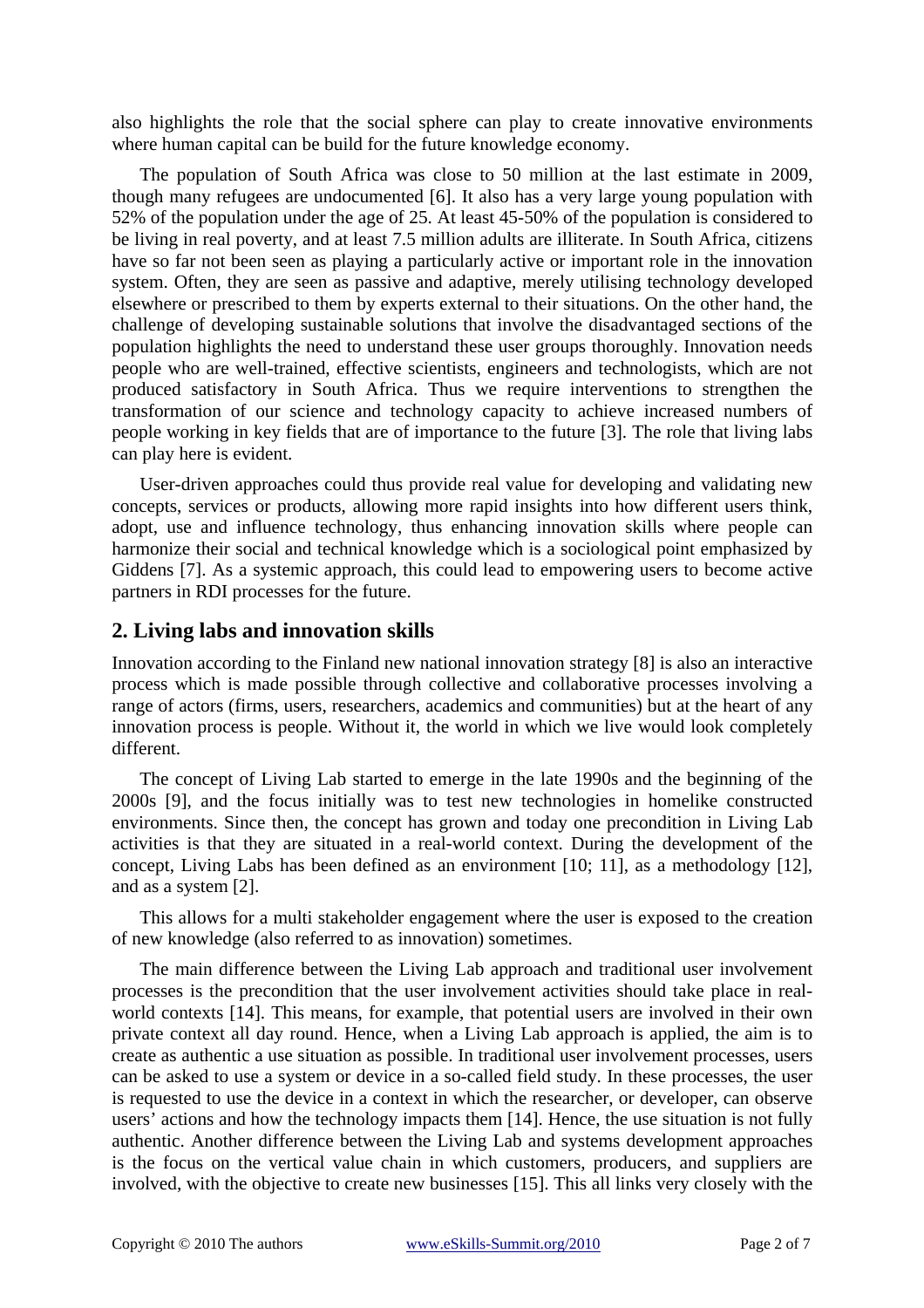definition of developing e-skills from the European e-skills conference [16] where it distinguish between three types of e-skills development which are the ICT user skills, ICT practitioner skills and e-business skills. All of these are important but for the purpose of this paper the living lab methodology focus more on the first two types, which include [16]:

- **ICT user skills**: the capabilities required for effective application of ICT systems and devices by the individual. ICT users apply systems as tools in support of their own work, which is, in most cases, not ICT. User skills cover the utilisation of common generic software tools and the use of specialised tools supporting business functions within industries other than the ICT industry.
- **ICT practitioner skills**: the capabilities required for researching, developing and designing, managing, the producing, consulting, marketing and selling, the integrating, installing and administrating, the maintaining, supporting and service of ICT systems.

Følstad [17] explains that Living Lab literature has served to identify two aspects that may be used to discriminate between Living Labs that comply with the general definition:

- *Contextualized co-creation:* Living Labs supporting context research and co-creation with users
- *Testbed association:* Living Labs serving as a testbed extension, where testbed applications are accessed in contexts familiar to the users.

In any of the above two types of Living Labs it is possible to involve users and to stimulate their innovation skills as well as develop their ICT user skills and practitioner skills as are referred to in the e-skills definition above. The context in which the users might find themselves thus allows for richer observations and greater quantity of collected data that increases the reliability of the resulting analysis [18].

Living Labs is a way to tap into the creative potential of the potential users of the innovation. Instead of being recipients of the outcome of innovation and development, users may be engaged in co-creative innovation processes of a Living Lab [17]. Co-creation typically is seen as creative collaboration between users, developers and stakeholders. Fostering innovation skills requires novel approaches and strategies based on active learning approaches such as creative problem solving, discovery, learning by doing, experiential learning, critical thinking and creativity [18].

 Living Labs can thus effectively support these novel approaches and reinforce innovation capacities, mainly because Living labs challenge us to examine new technologies in everyday contexts as used by people to achieve their goals. In this context, people from different areas of life explore innovative tools by interacting with them and discovering new ideas to expand their knowledge and to explore ways of acting [19].

The Living Labs approach can also be associated with insights in Community Informatics and Development Informatics with which it has considerable conceptual overlap [20]. Gurstein [21], who is widely cited in Community Informatics, recently suggested that Community Informatics involves a sophisticated user-focused understanding of Information Technology; and applied social leadership, entrepreneurship and creativity. Community Informatics is a type of social-technology theorization and practice that promotes social change and human development in conjunction with technology. Community Informatics is thus a specific form of research and implementation at a micro-level of society, directed at local communities and even smaller collectivities in them (community organisations, families, informal groups, village micro-enterprises). Its theories and practice are based on fields as diverse as information systems, management systems, library sciences, program evaluation, and community development, and these bring a particular nuance to working with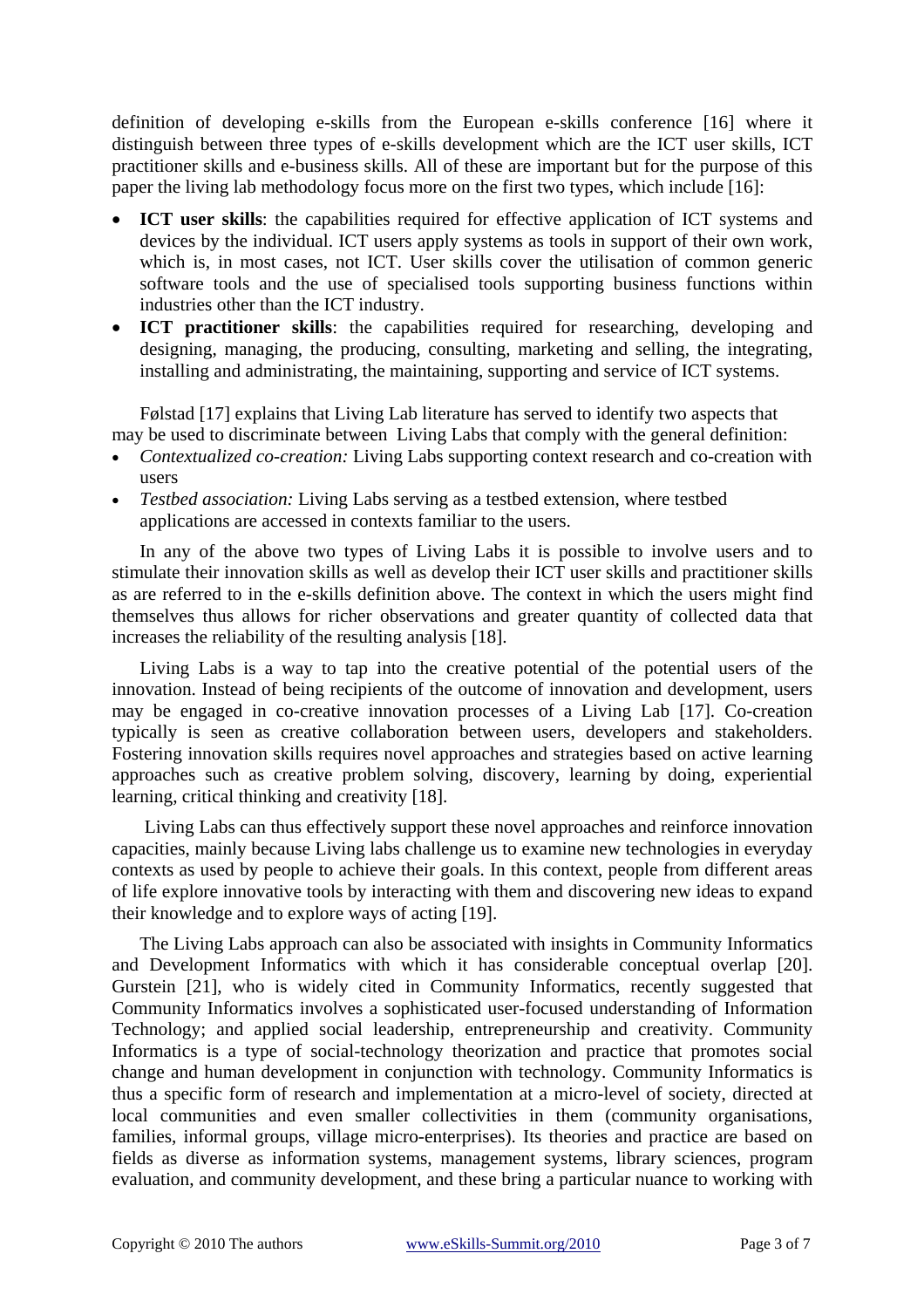communities on the ground whether in Western or developing countries. The link between community informatics, living lab research and innovation skills development is thus obvious and also needs attention as these all relate to the South African medium term strategic framework which support the skills development of communities [4]. This framework aims to focus on community development through the support of technology and development of skills sets to create new knowledge and innovation with technology. Also central to future progress is the building of an enduring partnership informed by the shared interests of all social partners and society at large. In other words, what is needed are complementary and mutually-reinforcing activities among all social actors, including the state, the corporate sector, workers, communities and households.

## **3. Methodology**

As flexible ecosystems, Living Labs can provide a demand-driven 'concurrent innovation' approach by iteratively engaging all the key actors across the phases, and putting the user in the driver's seat. The ability to interact with the users in that space is what distinguishes the Living Lab approach from other cross-disciplinary approaches. Living Lab research can be seen as the place where both fundamental research and pure applied research meet as is explained below in figure 1 in yellow, it embraces user-inspired innovation research [22,23]. The involvement of the user through the different research strategies is reflected in the figure below as well as the different research approaches which can be evident between the user involvement (orange) and the business-citizens-governmental layer (blue) in order to fill the gap/chasm between these two layers:



#### Action space for Living Labs along the technology adaption cycle

*Figure 1: Action space for Living Labs [23]*

## **4. Living Lab in Southern Africa (LLiSA) network supporting transfer of innovation skills**

In South Africa the Living Lab network of Southern Africa (LLiSA) which is similar to EnoLL is hosted by the Meraka Institute, CSIR. The purpose of the LLiSA network is to create capacity for understanding, establishing and developing Living Lab activities, support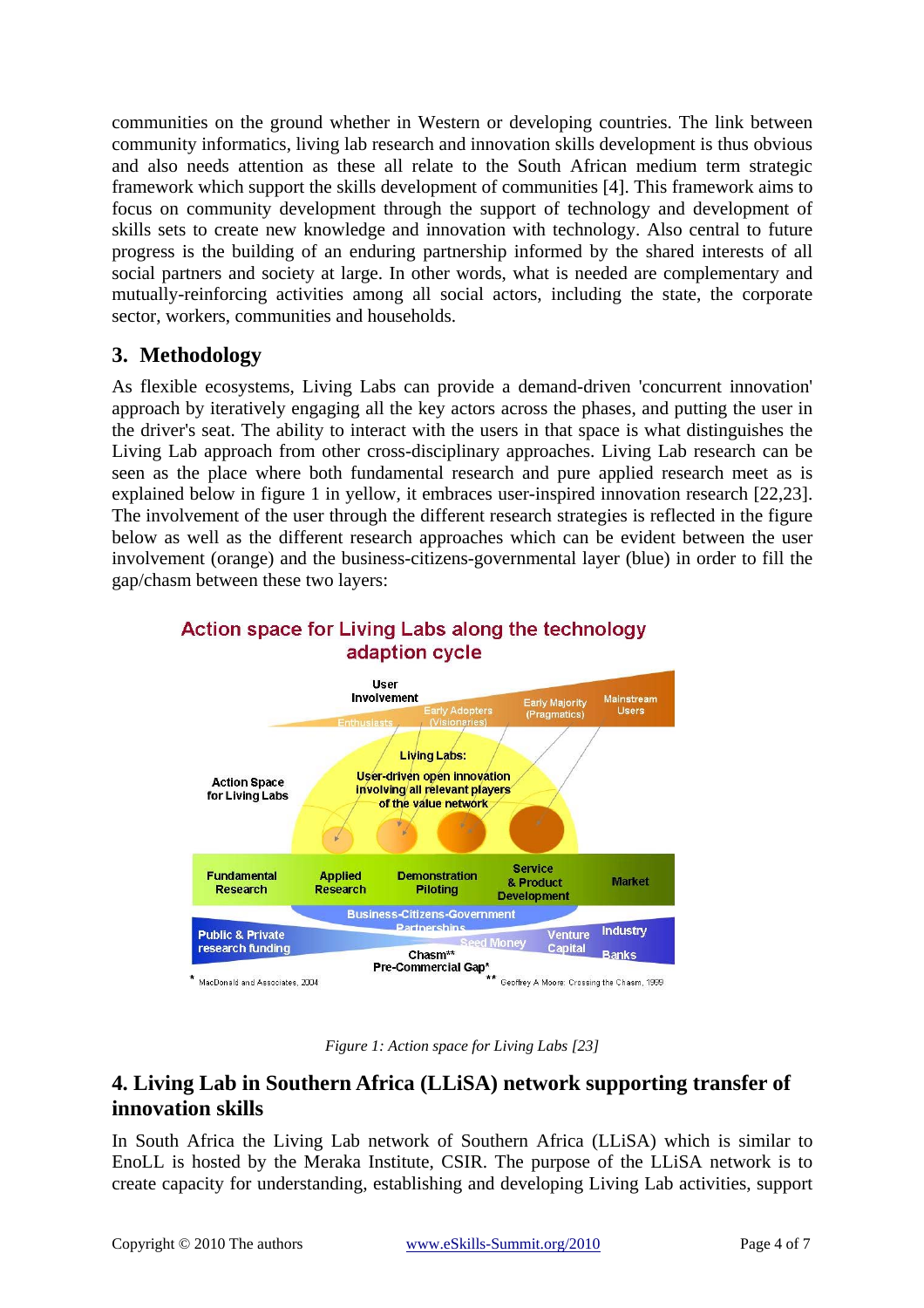pilot projects in SA and to facilitate local and international collaboration and linkages. It will link interested developers, research organizations, industry and government bodies together for advancing regional Living Lab initiatives [24]. A key aspect of the LLiSA network is to ensure constant collaboration across Living Labs as well as a sharing of lessons learnt, contacts with industry partners and recognition. A regional, national or Southern Africanwide network of Living Labs strengthens the opportunities to integrate innovations skills with technological innovations on a wider scale that contributes to socio-economic dynamism and end up adding to regional, national or Southern African wide global competitiveness, growth and job creation. Thus LLiSA can be seen as large-scale experimentation platforms for new service, business, technology, or even market and industry creation [24].

Most of the ten existing Living Labs in the LLiSA network has evidence to provide on how they each with their own uniqueness are busy with capacity building of communities and with the enhancement of innovation skills with the communities they work. Most of these living labs are operational in the rural communities scattered throughout South Africa in most of the provinces. The Living Labs in this network is evidence of how e-skills were developed and where the users are part of the process of creating innovation. One good example is the Reconstructed Living lab on the Cape Flats where users in the community are part of the process of innovating themselves through the reconstruction of their own lives. This Living Lab explains themselves as [25]:

*"A Reconstructing interaction space for collaborative design, creation, dissemination and application of knowledge for empowerment, upliftment and development of people and communities in or headed for tension through the use of innovative ICT solutions."* 

In adopting a community-based research approach, social-technology projects are ethically engaged with interested parties for community problem-solving. This can be best perceived through the incorporation of community-based action research techniques into social-technical projects [26].

We argue that such joint community-oriented research and action results in evidence to support the proposition that it is not the isolated agency of a technology or artefact that makes a difference in social-technical projects but rather, its instantiation or enactment, embedded in a social-technical web [27], or network [28, 29], within the larger framework of complex social and political order [7] where innovation skills can be enhanced and developed through the application of the Living Lab methodology in community projects.

Developing new forms of skills development (teaching, training and research) that will allow for a more inclusive engagement of all sectors in the emerging information society is the focus in the Living Labs that engage with various communities.

The Living Lab process is thus also intended for self-reflection and conceptual theory building about the relationship between technology and grounded social intervention decisions, benefits, and impact. Research and action in conjunction with the communities is also a significant opportunity for original research and activity that supports social justice and an opportunity for previously 'unheard voices' [29] to be heard in order to support the communities of South Africa through ICT research, development and innovation.

### **5. Conclusions**

The consequences of a lack of innovation are severe and economic performance directly reflects this. A South African example: in the 1960s, South Africa represented 6% of world GDP. Today this figure is less than 0,5%, but year-on-year South Africa's economy has never shrunk. South Africa has simply been out-innovated by others who read the signs and acted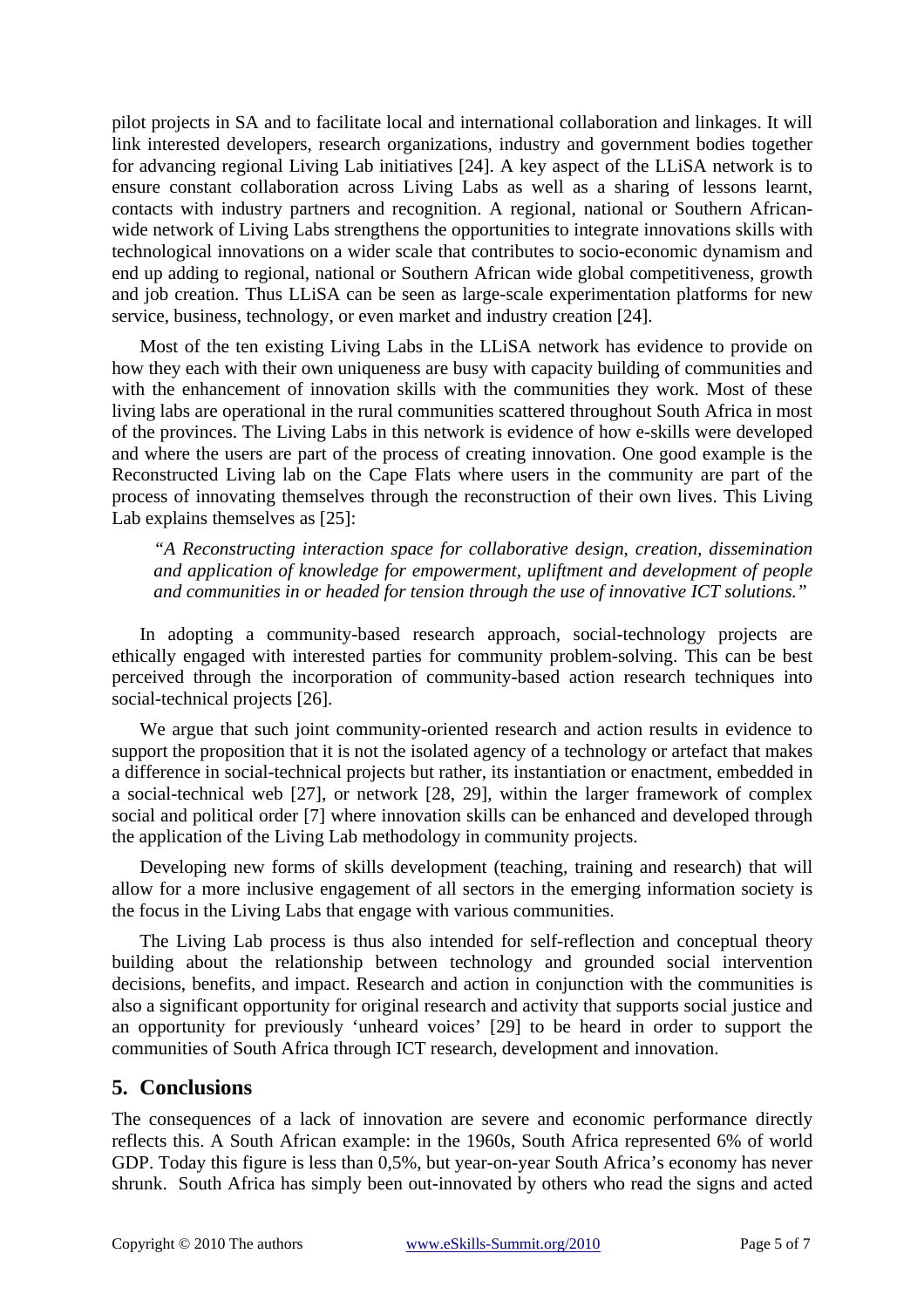fast. Today half of America's economic growth comes from products that barely existed a decade ago. The degree to which this happens has become a key measure of a nation's success. Innovation has become the economic religion of the  $21<sup>st</sup>$  Century, and it is no longer enough to differentiate you from 'the bunch', but outshine the competition. To thrive in modern economies, you need radical innovation. South Africa has not yet adopted this religion en masse, but there are exceptions. It is about real people who take risks. These are people who set themselves outrageous goals, almost impossible odds.

Living Labs as a methodology, system or approach therefore allows for an opportunity to contribute to the transfer of innovation skills through the LLiSA network.

Beyond innovation lies disruptive innovation, which actually changes social practices (the way we live, work, and learn). Really substantive innovation (the telephone, the copier, the automobile, the personal computer, the Internet) is quite disruptive in the way it drastically alters social practices [30], which is something the living lab methodology can provide to researchers in South Africa.

#### **References**

[1] Santoro, Santoro, R & Conte, M. Living Labs in Open Innovation. Functional regions. [Online]. Available at:

[http://www.amicomunities.eu/pub/bscw.cgi/d441945/Living%20Labs%20in%20Functional%20Regions%2](http://www.amicomunities.eu/pub/bscw.cgi/d441945/Living Labs in Functional Regions - White Paper.pdf) [0-%20White%20Paper.pdf](http://www.amicomunities.eu/pub/bscw.cgi/d441945/Living Labs in Functional Regions - White Paper.pdf). Accessed: 19 February 2010.

- [2] CoreLabs (2008), http://www.ami-Work communities.eu/wiki/CORELABS
- [3] DEPARTMENT OF SCIENCE AND TECHNOLOGY. 2002. South Africa's National Research and Development Strategy. [Online]. Available from: [http://www.google.co.za/url?sa=t&source=web&ct=res&cd=1&ved=0CAcQFjAA&url=http%3A%2F%2F](http://www.google.co.za/url?sa=t&source=web&ct=res&cd=1&ved=0CAcQFjAA&url=http%3A%2F%2Fwww.pub.ac.za%2Fresources%2Fdocs%2Fsa_rd_strat_2002.pdf&ei=DsRqS7wGjNjiBp2pgIIG&usg=AFQjCNFCKMeixGBb5g4SzZJqvy0jEhccWQ&sig2=MiTRtoEQwvjG6_dgUjaRfw) [www.pub.ac.za%2Fresources%2Fdocs%2Fsa\\_rd\\_strat\\_2002.pdf&ei=DsRqS7wGjNjiBp2pgIIG&usg=AFQ](http://www.google.co.za/url?sa=t&source=web&ct=res&cd=1&ved=0CAcQFjAA&url=http%3A%2F%2Fwww.pub.ac.za%2Fresources%2Fdocs%2Fsa_rd_strat_2002.pdf&ei=DsRqS7wGjNjiBp2pgIIG&usg=AFQjCNFCKMeixGBb5g4SzZJqvy0jEhccWQ&sig2=MiTRtoEQwvjG6_dgUjaRfw) [jCNFCKMeixGBb5g4SzZJqvy0jEhccWQ&sig2=MiTRtoEQwvjG6\\_dgUjaRfw](http://www.google.co.za/url?sa=t&source=web&ct=res&cd=1&ved=0CAcQFjAA&url=http%3A%2F%2Fwww.pub.ac.za%2Fresources%2Fdocs%2Fsa_rd_strat_2002.pdf&ei=DsRqS7wGjNjiBp2pgIIG&usg=AFQjCNFCKMeixGBb5g4SzZJqvy0jEhccWQ&sig2=MiTRtoEQwvjG6_dgUjaRfw). Accessed: 03 February 2010.
- [4] The presidency of the Republic of South Africa. 2009. Together doing more and better: Medium term strategic framework for the period 2009-2014). Available online: <http://www.info.gov.za/view/downloadfileaction?id=103901>. Accessed: 02/06/2010.
- [5] Ngubane, B. 2002. South Africa's National Research and Development Strategy. [Online]. Available from: [http://www.dst.gov.za](http://www.dst.gov.za/). Accessed: 17 February 2010 2010.
- [6] United Nations Development Program (2008). UNDP Annual Report 2008. NY, NY, UNDP.
- [7] Giddens, A. (1984). *The constitution of society : outline of the theory of structuration*. Berkeley, University of California Press.
- [8] Lemola, T. 2009. Finland's new national innovation strategy. COFISA closing conference, 17-18 February 2009, Kopanong Hotel, Kempton Park, South Africa. [Online]. Available: <http://www.dst.gov.za/search?SearchableText=cofisa>. Accessed 03/06/2010.
- [9] Markopoulos, P., and Rauterberg, G. W. M. (2000). LivingLab: A White Paper, 35, I. P. R.
- [10] Ballon, P., Pierson, J., and Delaere, S. (2005). Open Innovation Platforms for Broadband Services: Benchmarking European Practices, 16th European Regional Conference, 4-6 September, at Porto, Portugal.
- [11]Schaffers, H., Cordoba, M., Hongistro, P., Kallai, T., Merz, C., and Rensburg, J. (2007).Exploring Busniess Models for Open Innovation in Rural Living Labs, Proceedings of the 13th International Conference on Concurrent Enterprising, 4-6 June 2007, at Sophia-Antipolis, France. 49-55,
- [12]Eriksson, M., Niitamo, V. P., and Kulkki, S. (2005). State-of-the-Art in Utilizing Living Labs Approach to User-centric ICT innovation - a European approach: Centre of Distance Spanning Technology at Luleå University of Technology, Sweden, Nokia Oy, Centre for Knowledge and Innovation Research at Helsinki School of Economics, Finland.
- [13] Feurstein, K., Hesmer, A., Hribernik, K. A., Thoben, T. D., and Schumacher, J. (2008). Living Labs: A New Development Strategy. In *European Living Labs - A New Approach for Human Centric Regional Innovation*, edited by Schumacher, J. and Niitamo, V. P. Berlin: Wissenschaftlicher.